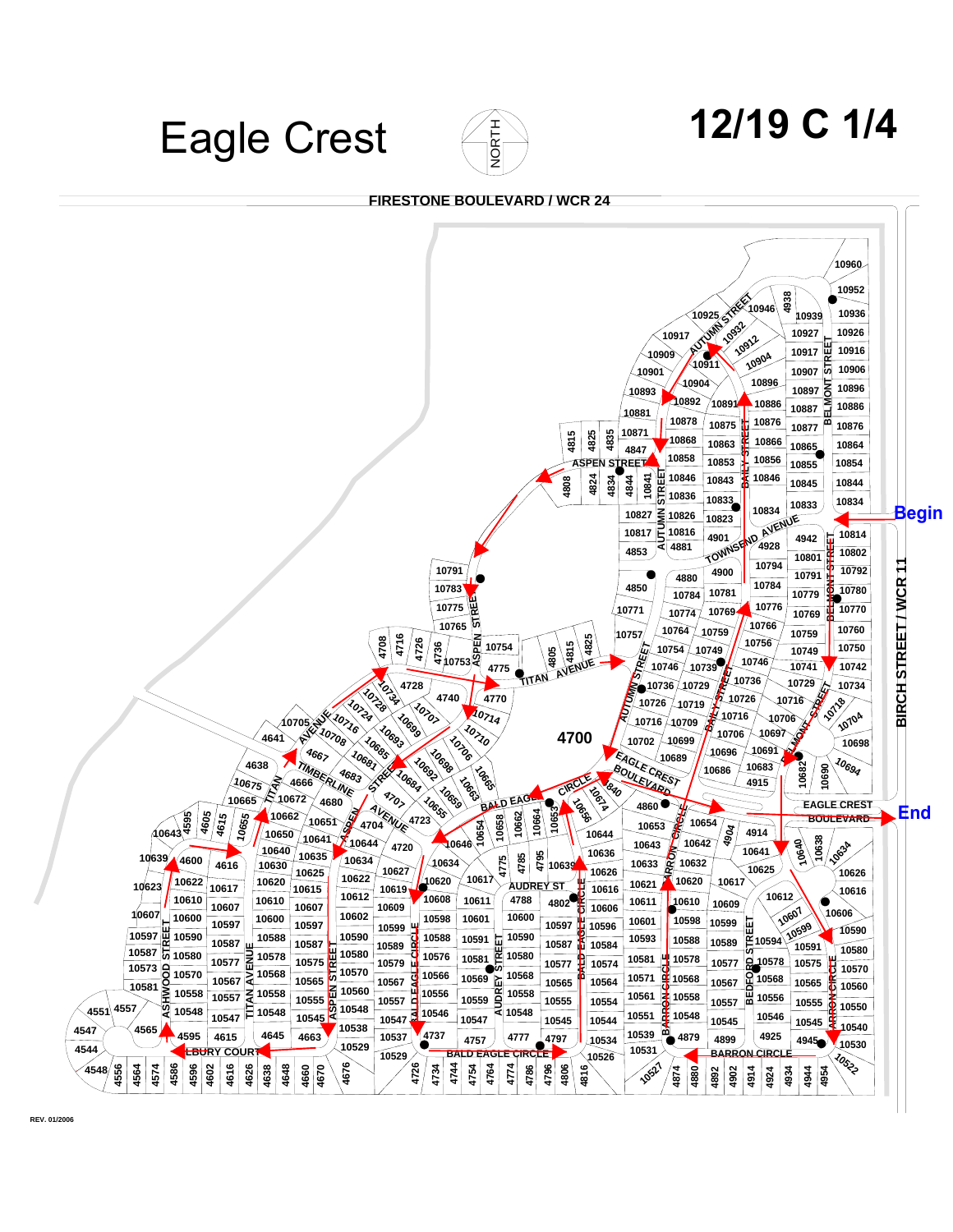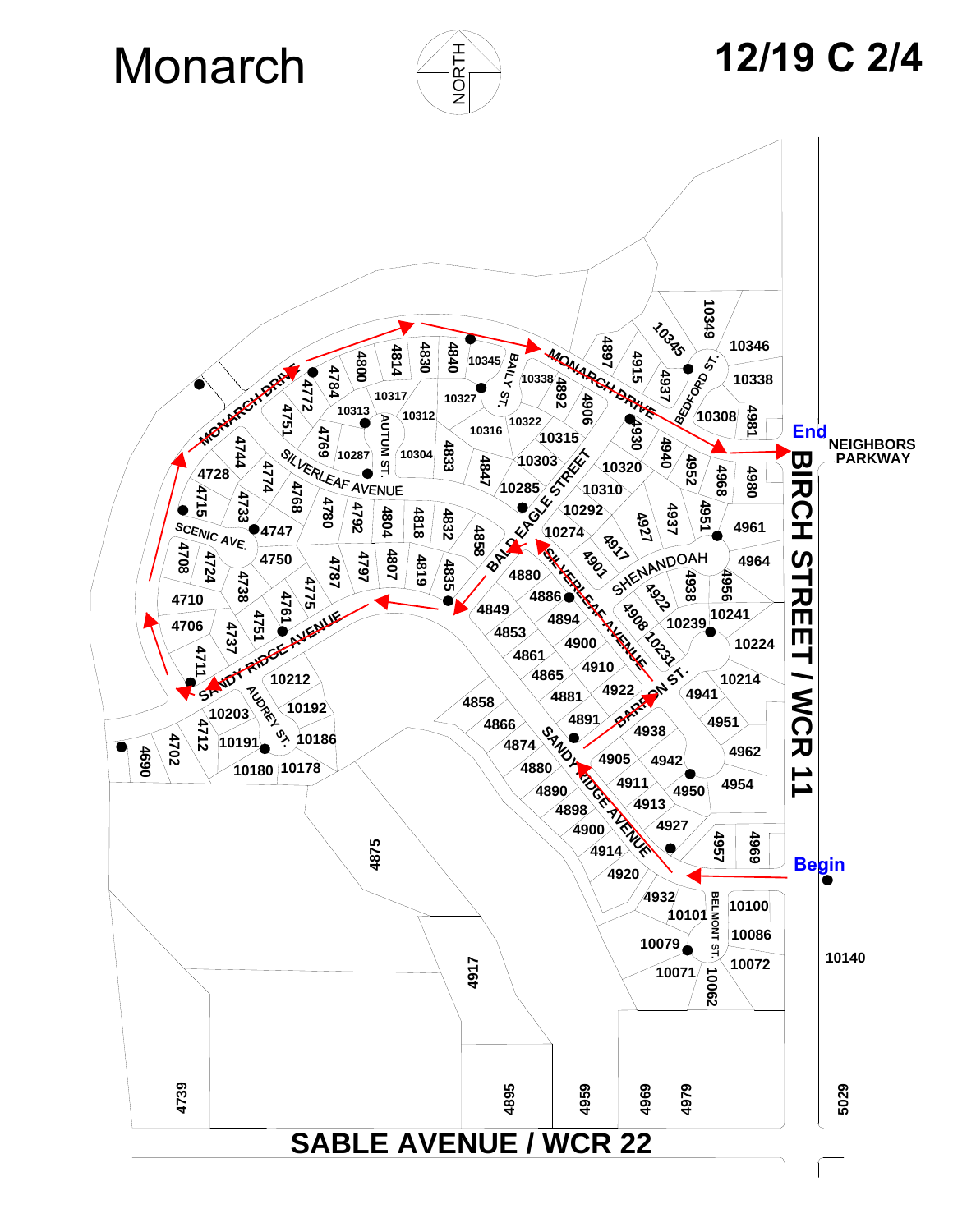## Neighbors Pointe



## **12/19 C 3/4**